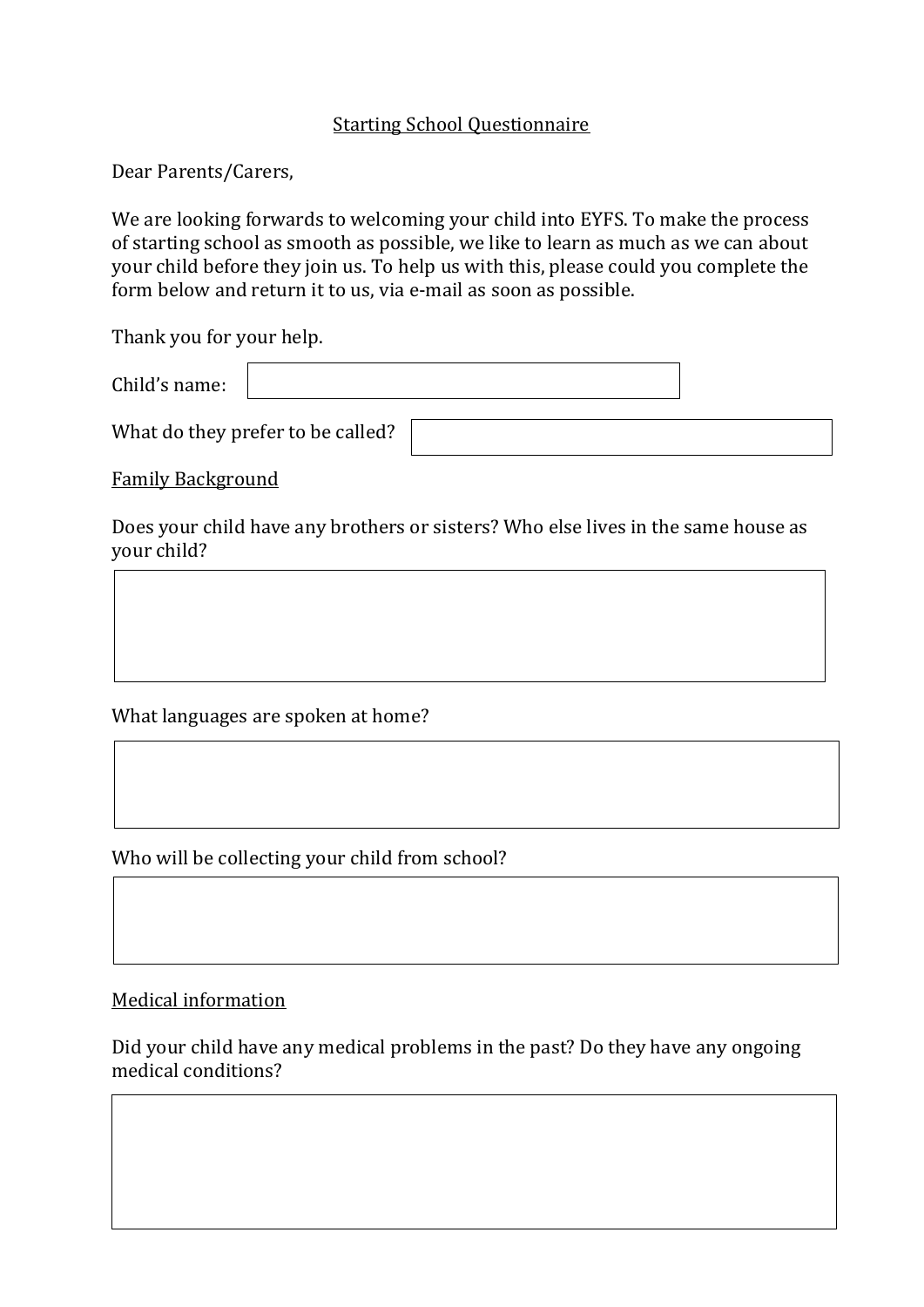Does your child have any allergies/intolerances? Do they have any dietary requirements?

Does your child take any regular medication?

Likes and Dislikes

What toys does your child enjoy playing with?

What activities does your child enjoy doing?

Does your child have any main interests or fascinations? For example, dinosaurs, space or animals.

Does your child enjoy playing with other children and adults?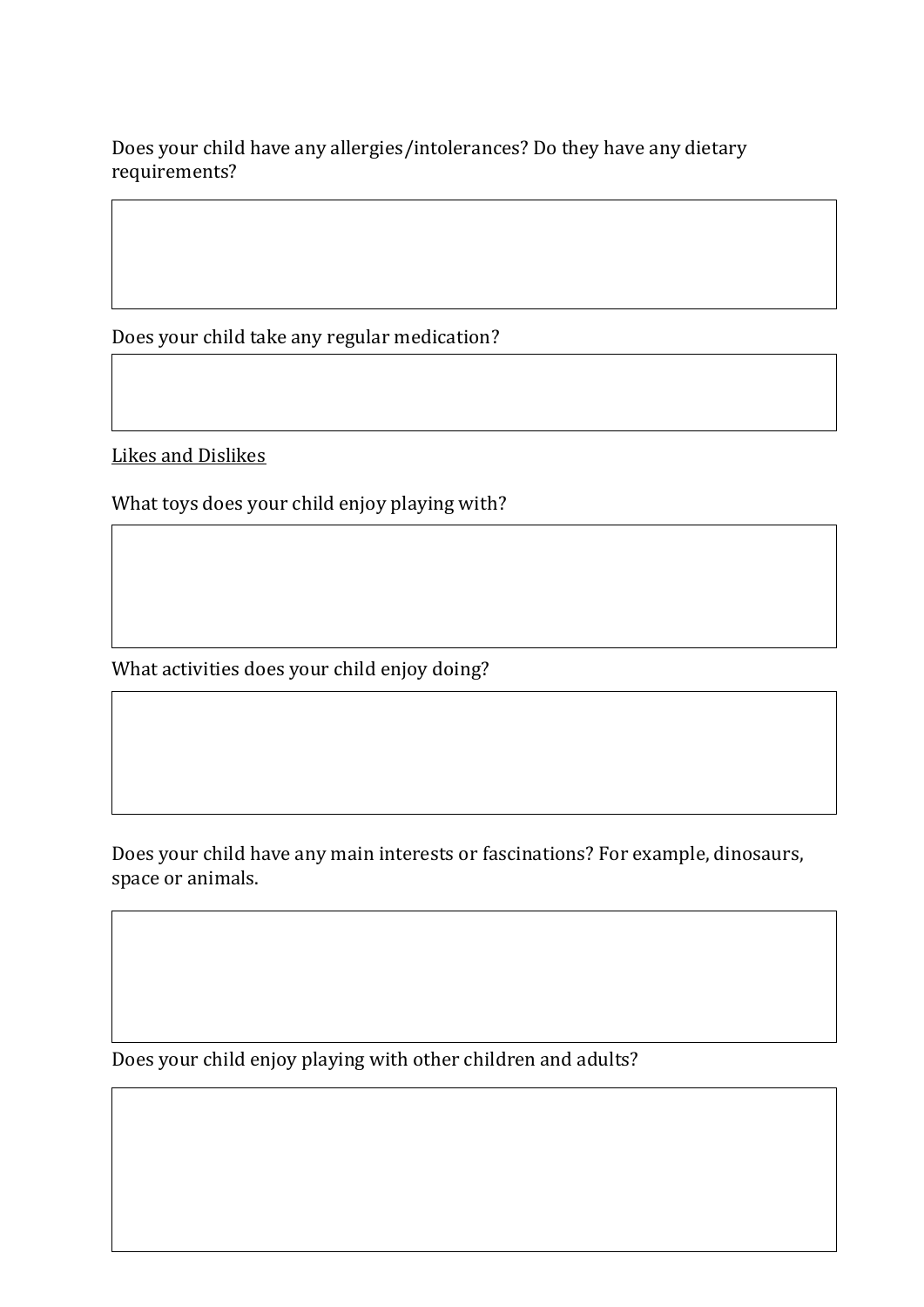Is there anything your child dislikes doing? Or is worried about/scared of?

If your child becomes upset or frustrated, what is the best way to comfort them or help them calm down?

Language and Literacy

Does your child enjoy books and stories?

Does your child appear to have a preferred hand for holding items? If they do, which hand do they use?

Can your child recognise/write their own name?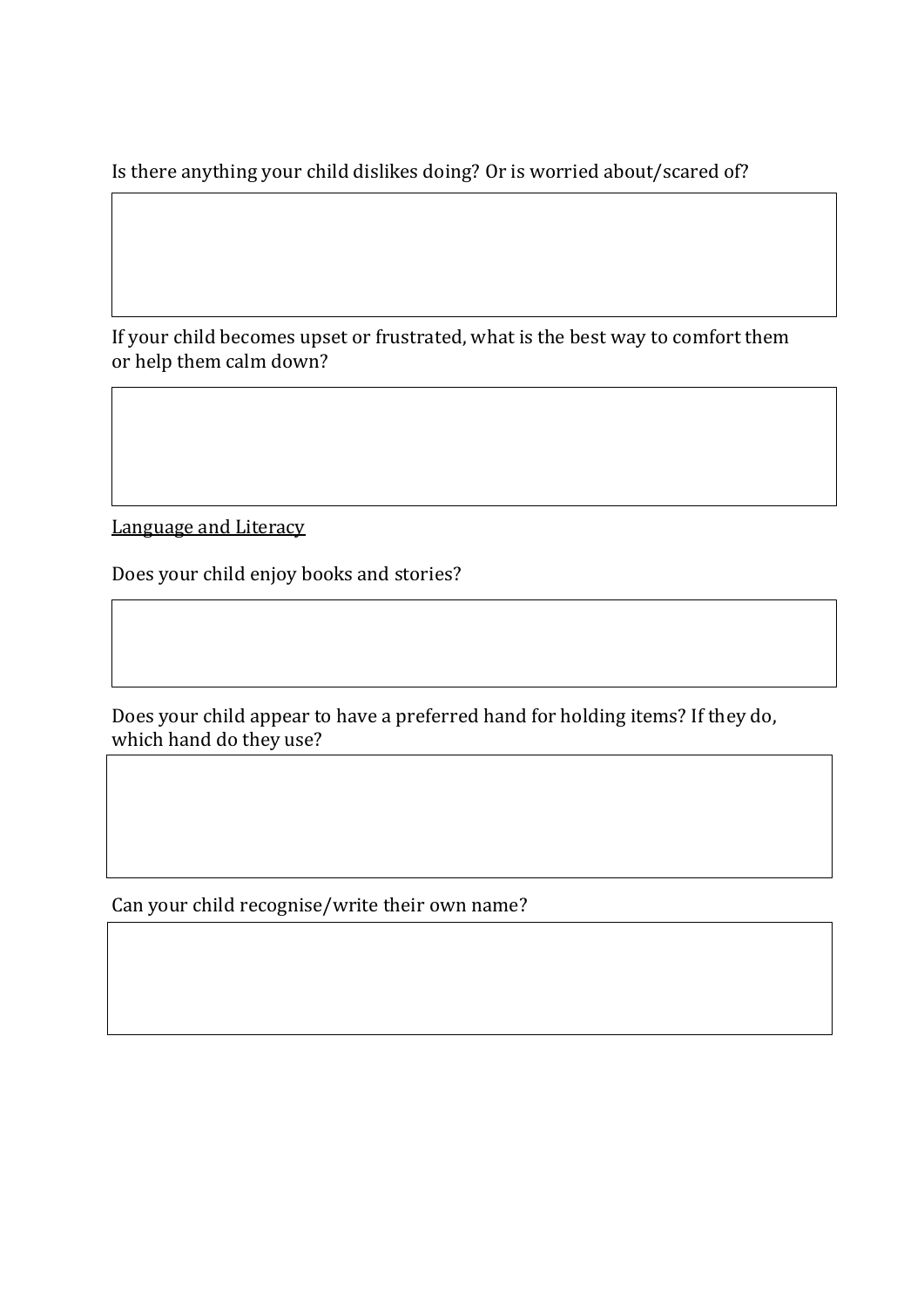Do you have any concerns about your child's speech? Have they been referred to a speech therapist?

## Physical Development

Does your child enjoy physical activities, such as running, jumping, dancing, or swimming? Which do they prefer? Do they have any difficulties with these movements?

Does your child enjoy making marks with pencils or crayons? Can they use a pair of scissors?

Festivals and Celebrations

What festivals or celebrations does your child celebrate? For example, Christmas, birthdays, Diwali or Eid?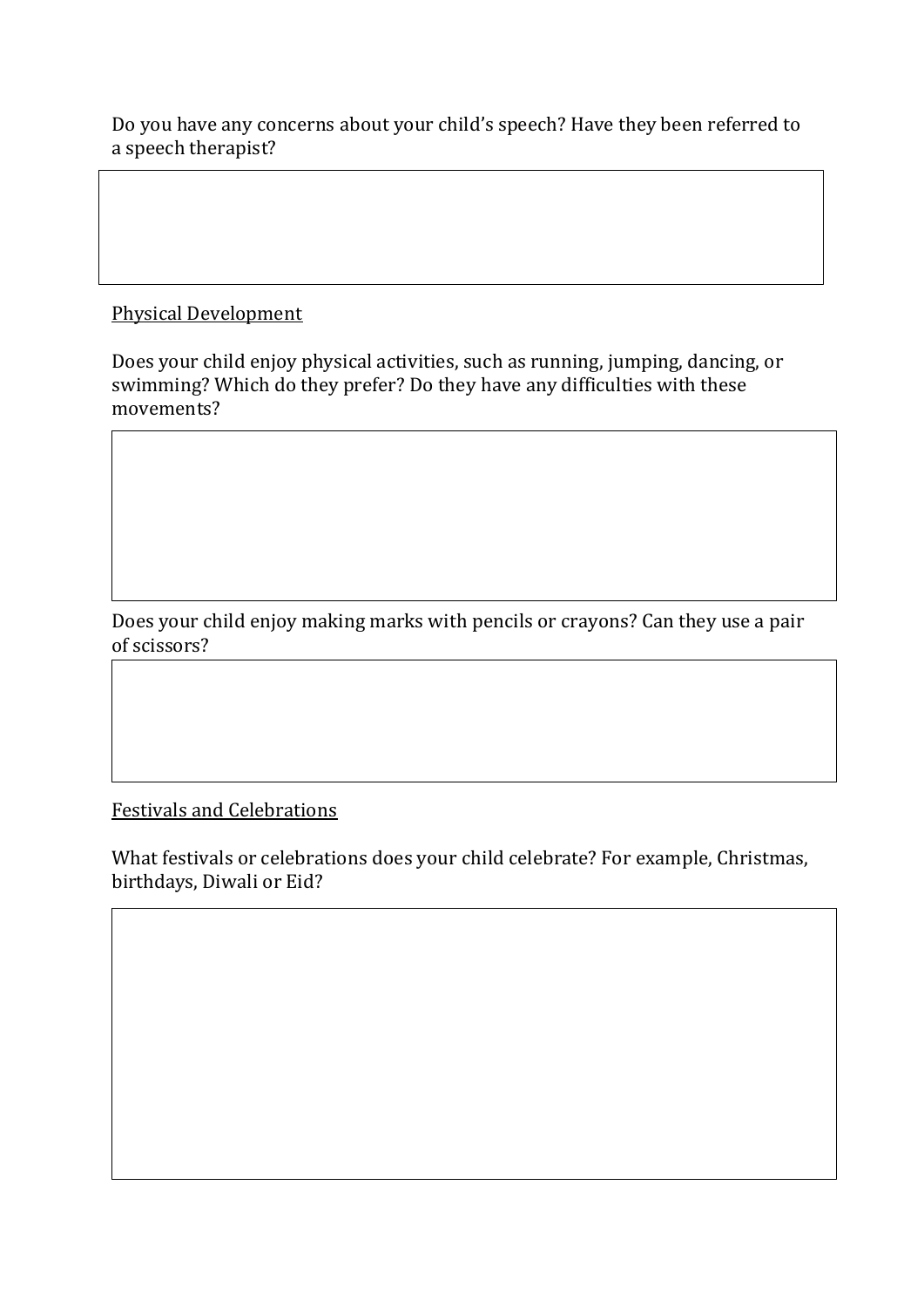## **Technology**

Does your child enjoy using technology? What devices have they used? For example, tablets, laptops or a computer.

**Creativity** 

Does your child like singing, dancing or listening to music?

Can they sing some songs or nursery rhymes? Do they have a favourite?

Does your child enjoy making models, drawing or painting?

Does your child create stories using their toys? Do they enjoy imaginative play?